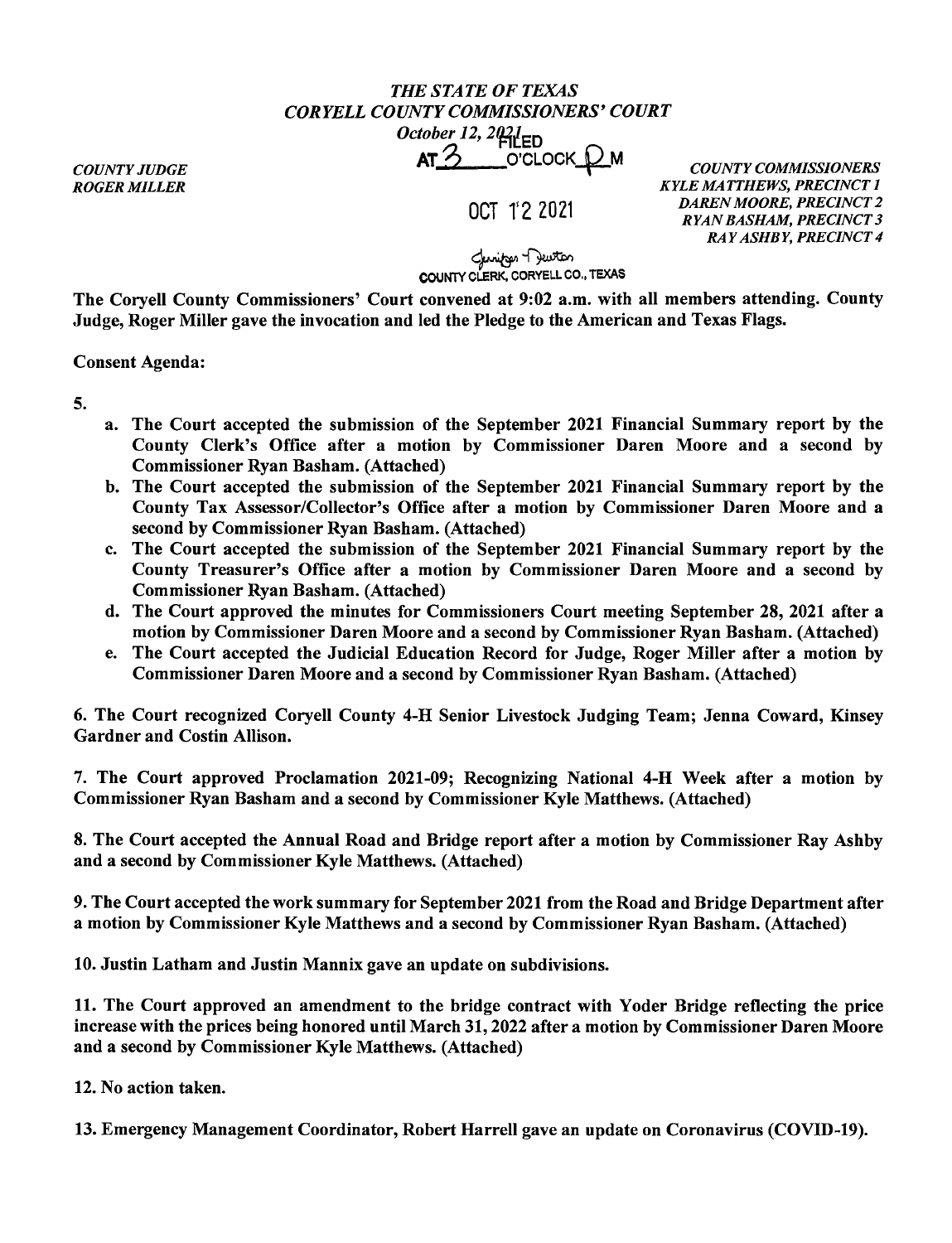14. The Court approved Court Order 2021-18; Order Extending Declaration of Local Disaster (COVID) after a motion by Commissioner Daren Moore and a second by Commissioner Kyle Matthews.

15. The Court approved the contract for services between Texas Language Connection, LLC and Coryell County Court at Law after a motion by Commissioner Kyle Matthews and a second by Commissioner Ray Ashby. (Attached)

16. The Court approved a contract with Lumen for Sheriff's Office recorded phone lines after a motion by Commissioner Ray Ashby and a second by Commissioner Ryan Basham. (Attached)

17. The Court approved a \$60.00 per day per diem limit, in which receipts will still be produced, and all other terms will remain the same after a motion by Commissioner Kyle Matthews and a second by Commissioner Daren Moore.

18. The Court approved the employee salary schedule for FY2022 after a motion by Commissioner Ray Ashby and a second by Commissioner Kyle Matthews. (Attached)

19. The Court voted to pay bills as presented in the amount of \$1,191,089.15 after a motion by Commissioner Daren Moore and a second by Commissioner Kyle Matthews. (Attached)

Closed Meeting/Executive Session:

20-22. The Court recessed at 11:07 a.m. and entered into Executive Session to deliberate business and financial issues relating to a contract being negotiated; deliberations regarding the purchase, exchange, lease, or value of real property and to discuss personnel matters.

Reconvene Open Meeting at 12:19 p.m.

23. No action taken

24. The Court entered into a workshop to discuss updates on State and Country redistricting.

25. No action was taken.

Reports:

26. Commissioners' reports

- a. Commissioner Matthews made a motion to keep the burn ban on future agendas until further notice and Commissioner Ryan Basham made the second.
- b. Commissioner Moore requested that the copier contract be placed on the next agenda for discussion and action.
- c. No report given.
- d. No report given.

27. County Judge, Roger Miller, announced that the Request for Proposals for habitat conservation went out.

This meeting was adjourned.